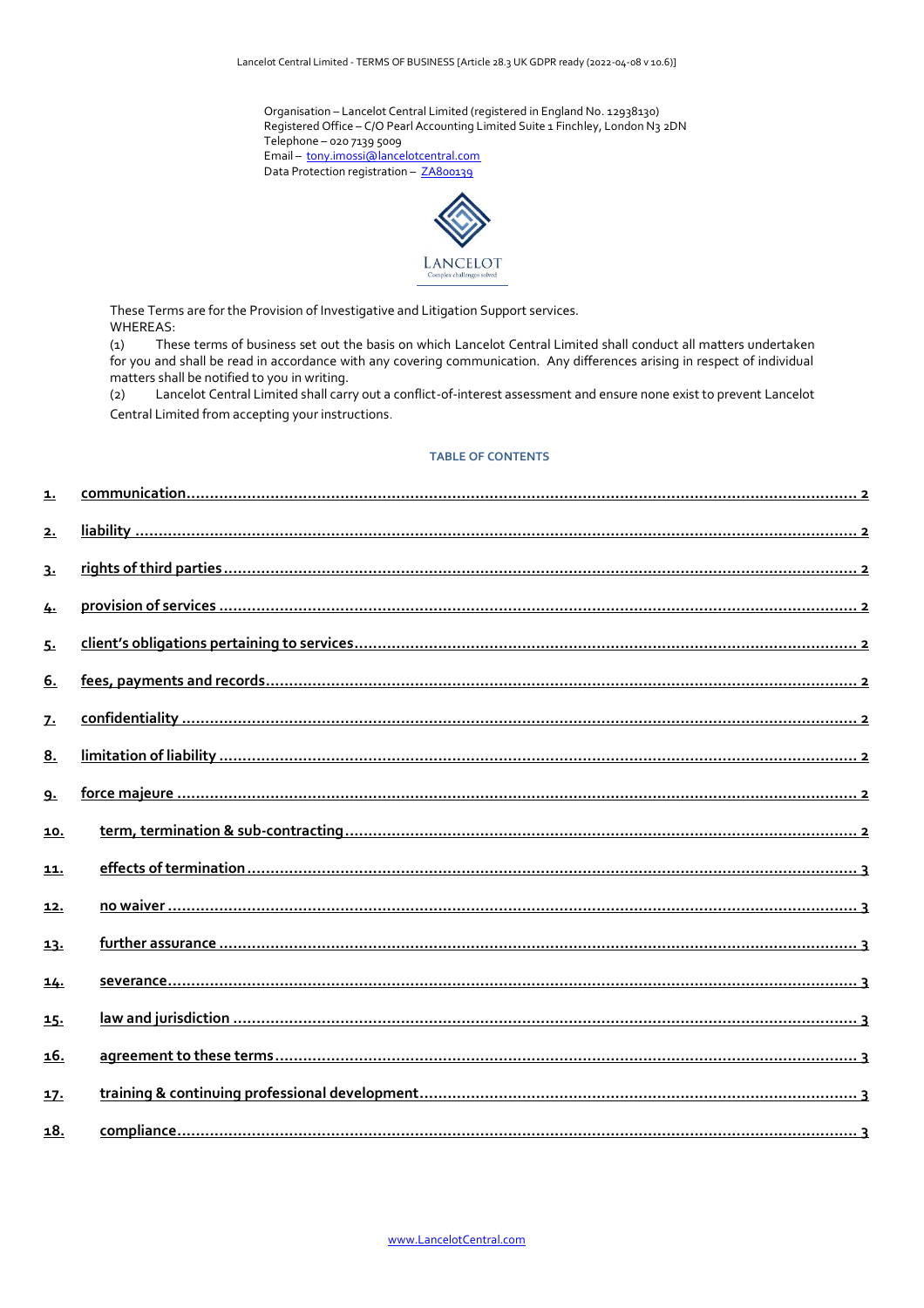## **IT IS AGREED** as follows:

## <span id="page-1-0"></span>1. **Communication**

Lancelot Central Limited shall communicate with such of your officers, staff and other advisers as appears to Lancelot Central Limited to be appropriate. If, however you have any specific security requirements relating to the communication of information to you or your company (as the case may be) then please advise Lancelot Central Limited.

# <span id="page-1-1"></span>2. **Liability**

The services Lancelot Central Limited provide to you, which shall include any information or advice given to you, is based solely on the information you have given to Lancelot Central Limited and does not constitute advice to any third party to whom you may 7. communicate it.

# <span id="page-1-2"></span>3. **Rights of Third Parties**

- 3.1 Lancelot Central Limited duties are owed only to the individual/company whose instructions Lancelot Central Limited is acting upon and Lancelot Central Limited disclaim any liability to any other persons regardless of whether the Client instructs Lancelot Central Limited on behalf of another.
- 3.2 The terms on which Lancelot Central Limited is acting on the Client's matter (contained herein or otherwise) are intended to be enforceable solely by the contracting parties herein.
- 3.3 Lancelot Central Limited do not accept any liability for services or information provided by any third parties instructed by Lancelot Central Limited on the Client's behalf in respect of the relevant services unless there is prior agreement in writing.

# <span id="page-1-3"></span>4. **Provision of Services**

- 4.1 With effect from the commencement date, Lancelot Central Limited shall, throughout the course of the instructions, provide the services to the Client as agreed within the Client's original instruction.
- 4.2 Lancelot Central Limited shall provide the services with reasonable skill and care, commensurate with prevailing standards in the risk mitigation, litigation support, data processing and professional investigation sector in the Jurisdiction in which Lancelot Central Limited registered office is based.
- 4.3 Lancelot Central Limited shall act in accordance with all reasonable instructions given to Lancelot Central Limited by the Client provided that such instructions are lawful.
- 4.4 Lancelot Central Limited shall be responsible for ensuring that the services comply with all statutes, regulations, byelaws, standards, codes of conduct and any other rules relevant to their provision.
- 4.5 Lancelot Central Limited reserve the right to amend or supplement any terms herein contained generally or specific to any matter by providing notice in writing.

## <span id="page-1-4"></span>5. **Client's Obligations Pertaining to Services**

- 5.1 The Client shall use all reasonable endeavours to provide all pertinent information in their lawful instruction to Lancelot Central Limited that are necessary for Lancelot Central Limited to provide the services.
- 5.2 The Client may, from time to time, issue reasonable lawful instructions to Lancelot Central Limited in relation to Lancelot Central Limited provision of the services, only insofar as they meet the specifications of the service offered by Lancelot Central Limited.
- 5.3 If any consents, licences, or other permissions are needed from any third parties, it shall be the Client's responsibility to obtain the same in advance of the provision of the services (or the relevant part thereof) unless otherwise specifically agreed.
- 5.4 If the nature of the services requires that Lancelot Central Limited have access to the Client's premises or any other location, access to which is lawfully controlled by the Client, the Client shall ensure Lancelot Central Limited have access to the same at the times to be agreed between Lancelot Central Limited and the Client as required.

# <span id="page-1-5"></span>6. **Fees, Payments and Records**

- 6.1 The cost of the services shall be indicative of the type of work undertaken and it is normal procedure for Lancelot Central Limited to provide an estimate or proposal in each instance. Lancelot Central Limited payment terms are 28 days. If there are any changes in the Client's instructions or in the circumstances of the matter at any time these shall be reflected in an amended proposal, which shall be provided to the Client at the earliest opportunity. If Lancelot Central Limited is unable to provide a proposal, Lancelot Central Limited shall keep the Client informed of the work in progress on a periodic basis or upon the Client's request.
- 6.2 Where it is necessary to instruct a third party on behalf of the Client, including but not limited to external services, Lancelot Central Limited will do so as the Client's agent and the Client shall be responsible for payment of the third party's fees.
- 6.3 Lancelot Central Limited may ask for full/part funds on account to cover initial fees and disbursements and/or settlement of third party's fees. Any request for any such monies shall not be an estimate or a cap on any fee and unless payment was made for a

specified purpose, may be used to meet fees when invoiced to the Client.

- 6.4 An invoice, or receipted invoice, will be rendered at the conclusion of a matter. Lancelot Central Limited reserve the right to render interim invoices during the services provided. Any billing requirements of the Client should be given to Lancelot Central Limited prior to the services commencing.
- 6.5 Bills are payable in accordance with Lancelot Central Limited Payment Terms, which are outlined herein and Lancelot Central Limited reserve the right to charge interest at  $4\%$  above the underlying base rate and other charges in relation to late payment and/or debt recovery.

# <span id="page-1-6"></span>7. **Confidentiality**

- 7.1 Each party undertakes that, except as provided herein or as authorised in writing by the other party, it shall, always during the continuance of this agreement and in perpetuity after its termination:
	- 7.1.1 keep confidential all confidential Information;
	- 7.1.2 not disclose any confidential Information to any other party unless agreed in advance or as required by law. or in response to an order of a court of competent jurisdiction;
	- 7.1.3 not use any confidential Information for any purpose other than as contemplated by and subject to the terms of this agreement;
	- 7.1.4 not make any copies of, or record in any way or part with possession of any confidential Information; and
	- 7.1.5 ensure that none of its directors, officers, employees, agents, sub-contractors, or advisers does any act which, if done by that party, would be a breach of the provisions of the above sub-clauses.
- 7.2 The provisions of this clause shall continue in force in accordance with its terms indefinitely, notwithstanding the termination of this agreement for any reason.

#### <span id="page-1-7"></span>8. **Limitation of Liability**

- 8.1 This clause sets out the entire financial liability of the parties (including that for the acts or omissions of their employees, agents, or subcontractors) to each other for any breach of this agreement; any use made by the Client of services; and any representation, statement or tortious act or omission (including, but not limited to, negligence and breach of statutory duty) arising out of or in connection with this agreement.
- 8.2 Neither party shall be liable to the other, whether in contract, tort (including negligence), restitution, or for breach of statutory duty or misrepresentation for any loss of profit, loss of goodwill, loss of business opportunity, loss of anticipated saving, loss or corruption of any data or information, or any special, indirect, or consequential damage or loss that may be suffered by the other party that arises out of or in connection with this agreement.
- 8.3 Without prejudice to sub-clause above, Lancelot Central Limited total liability arising out of or in connection with this agreement (whether in contract, tort (including negligence), restitution, for breach of statutory duty or misrepresentation or otherwise) shall be limited to the value of the services in respect of all other acts or omissions.

#### <span id="page-1-8"></span>9. **Force Majeure**

- 9.1 No party to this agreement shall be liable for any failure or delay in performing their obligations where such failure or delay results from any clause that is beyond the reasonable control of that party. Such causes include, but are not limited to: power failure, internet service provider failure, industrial action, civil unrest, fire, flood, storms, earthquakes, acts of terrorism, acts of war, governmental action or any other event that is beyond the control of the party in question.
- 9.2 In the event that a party to this agreement cannot perform their obligations hereunder as a result of force majeure for a continuous period of 4 weeks, the other party may at its discretion terminate this agreement by written notice at the end of that period. In the event of such termination, the Parties shall agree upon a fair and reasonable payment for all goods delivered and/or any and all services provided up to the date of termination. Such payment shall consider any prior contractual commitments entered into in reliance on the performance of this agreement.

# <span id="page-1-9"></span>10. **Term, Termination & Sub-contracting**

- 10.1 This agreement shall remain in force from the commencement date of this agreement and shall continue to the termination of this agreement.
- 10.2 Lancelot Central Limited will treat as confidential all information concerning the Client's business affairs received as a result of instructions received and not disclose the information to any third party save to those persons whom Lancelot Central Limited deem necessary and solely for the purpose of carrying out the Client's instructions unless such information (a) is or becomes generally available to the public or (b) is required to be disclosed in any jurisdiction by a law or a Competent Authority as defined under the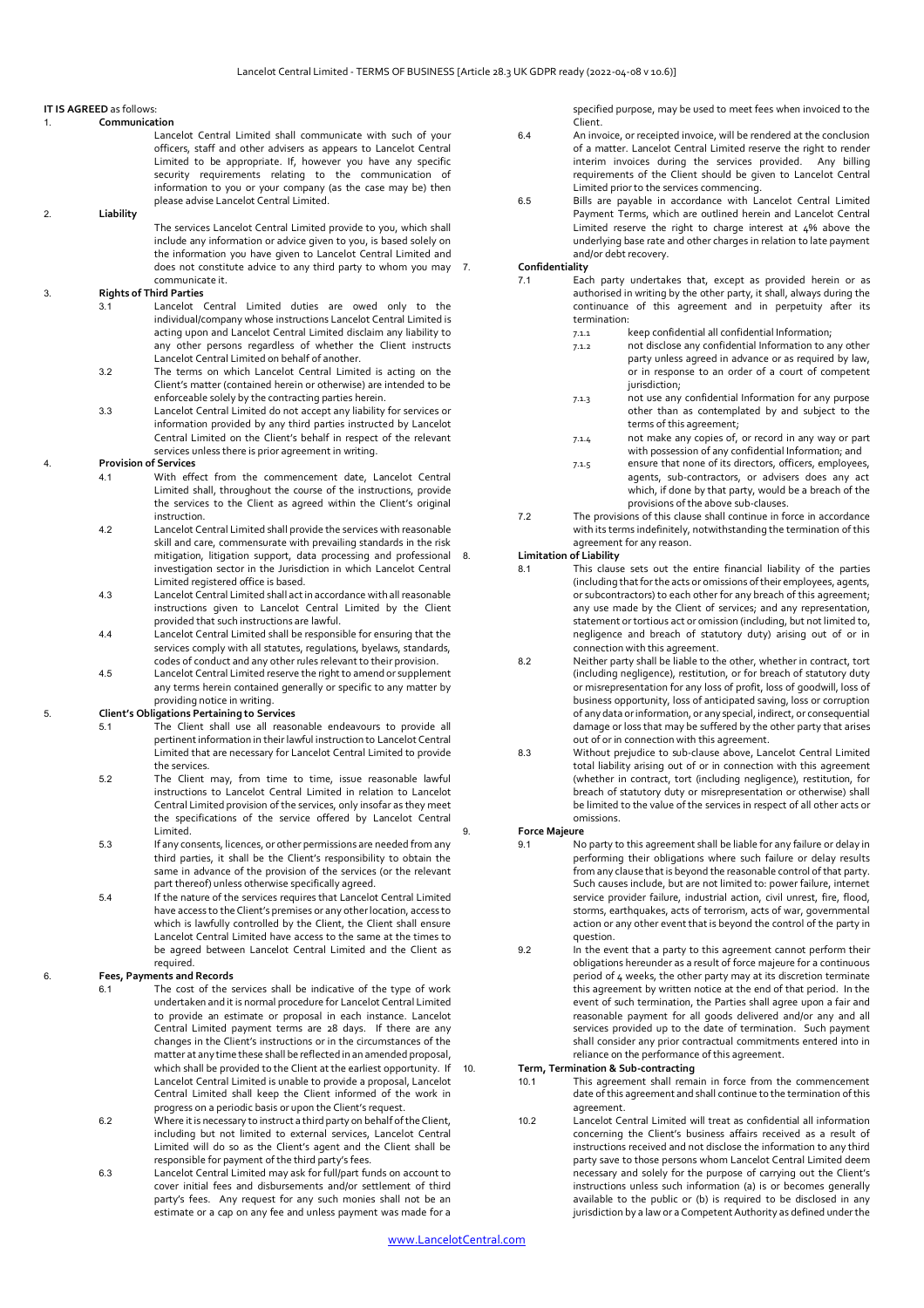#### UK GDPR.

- 10.3 Where Lancelot Central Limited, (in the provision of the services which involves the processing of any individual's personal data, the purpose and means for which is determined by you), may require to outsource all or part of the processing to a sub-contractor. It is unequivocally agreed that this is solely within Lancelot Central Limited discretion and that you acknowledge that you specifically agree to Lancelot Central Limited doing so. Wherever possible, any sub-contractor will be a Member of the Association of British Investigators, and you can find details of their members on their website at **[www.theABI.org.uk](http://www.theabi.org.uk/)**. In some instances, Lancelot Central Limited will use sub-contractors who are not members of the Association of British Investigators, but that meet Lancelot Central Limited requirements and/or are specialists. If you do not give permission for Lancelot Central Limited to instruct subcontractors at Lancelot Central Limited sole discretion, you must notify Lancelot Central Limited in writing in the initial instruction or as soon as reasonably practical thereafter and in any event before Lancelot Central Limited commence the services, and Lancelot Central Limited will then seek your further permissions if necessary. In the event of such permission being withdrawn Lancelot Central Limited reserve the right to review the terms under which Lancelot Central Limited have accepted your instructions.
- 10.4 For law enforcement and/or fraud awareness/prevention or enforcement it is agreed that non-personal data acquired by Lancelot Central Limited may be shared at Lancelot Central Limited discretion. Personal data however will remain confidential.
- 10.5 Lancelot Central Limited reserve the right to conduct due diligence prior to the commencement of the services of the Client and their instructions. This may require proof of the Client's identity and or compliance with the Money Laundering Regulations in the jurisdiction in which the services are to be provided.
- 10.6 Lancelot Central Limited reserve the right to terminate the provision of Lancelot Central Limited services to the Client by providing written notice delivered to the Client's address or by email. The Client may also terminate their instructions to Lancelot Central Limited on any matter at any time by providing Lancelot Central Limited with written notification. Notwithstanding any termination by either party, the Client agrees to pay any outstanding fees and costs incurred up to the date of termination or the fixed fee agreed.

# <span id="page-2-0"></span>11. **Effects of Termination**

- Upon the termination of this agreement for any reason:
- 11.1 any sum owing by either party to the other under any of the provisions of this agreement shall become immediately due and payable;
- 11.2 all clauses which, either expressly or by their nature, relate to the period after the expiry or termination of this agreement shall remain in full force and effect.
- 11.3 termination shall not affect or prejudice any right to damages or other remedy which the terminating party may have in respect of the event giving rise to the termination or any other right to damages or other remedy which any party may have in respect of any breach of this agreement which existed at or before the date of termination;
- 11.4 subject as provided in this clause and except in respect of any accrued rights neither party shall be under any further obligation to the other; and
- 11.5 each party shall (except to the extent referred to herein) immediately cease to use, either directly or indirectly, any confidential information, and shall immediately return to the other party any documents in its possession or control which contain or record any confidential Information upon request of the other party.

<span id="page-2-1"></span>12. **No Waiver**

No failure or delay by either party in exercising any of its rights under this agreement shall be deemed to be a waiver of that right, and no waiver by either party of a breach of any provision of this agreement shall be deemed to be a waiver of any subsequent breach of the same or any other provision.

# <span id="page-2-2"></span>13. **Further Assurance**

- 13.1 Each party shall execute and do all such further deeds, documents and things as may be necessary to carry the provisions of this agreement into full force and effect.
- 13.2 From time-to-time Lancelot Central Limited may wish to issue publicity about Lancelot Central Limited services which may include details of previous cases or case scenarios Lancelot Central Limited shall make no specific references to the Clients matter which may reveal or otherwise lead to be revealed any information which shall be subject to confidentiality clause herein.
- 13.3 Lancelot Central Limited reserve the right to act on behalf of other individuals / companies who operate in the same locality as the Client or any related subject area subject to Lancelot Central Limited obligations of confidentiality and conflict of interest as

contained herein.

- 13.4 In the execution of Lancelot Central Limited instructions and investigative, risk management or surveillance activities or litigation support services Lancelot Central Limited may adopt certain skilled methodology and/or utilise electronic devices, which may capture personal data. Such activities, services and use of equipment will be carried out within such Guidelines and Good Practice Policies published by The Association of British Investigators, see **[www.TheABI.org.uk](http://www.theabi.org.uk/)**.
- 13.5 Lancelot Central Limited is affiliated to The Association of British Investigators and the members are subject to that professional body's Code of Ethics and Professional Standards, see w**[ww.TheABI.org.uk](http://www.theabi.org.uk/)**.
- 13.6 If the Client is not satisfied with the service provided, a written complaint should be made to Lancelot Central Limited in the first instance. All complaints will be handled in an efficient manner and all attempts will be made to solve them quickly. In the event that the Client remains dissatisfied, the Client should then refer to the disciplinary procedures available against individual members through the Association of British Investigators, see **[www.TheABI.org.uk.](http://www.theabi.org.uk/)**

#### <span id="page-2-3"></span>14. **Severance**

If one or more of the provisions of this agreement is found to be unlawful, invalid or otherwise unenforceable, that/those provision(s) shall be deemed severed from the remainder of this agreement. The remainder of this agreement shall be valid and enforceable.

# <span id="page-2-4"></span>15. **Law and Jurisdiction**

These terms of business are governed by and shall be construed in accordance with the laws of the jurisdiction applicable to Lancelot Central Limited principal office and you agree to submit to the exclusive jurisdiction of the Courts therein.

## <span id="page-2-5"></span>16. **Agreement to these Terms**

The Client shall agree to be bound by these Terms, by instructing or continuing to instruct Lancelot Central Limited and upon condition that Lancelot Central Limited accept or indicate or imply acceptance by commencing the service.

# <span id="page-2-6"></span>17. **Training & Continuing Professional Development**

Lancelot Central Limited is affiliated to The Association of British Investigators and the members are subject to that professional body's programme of training and continuing professional development see [www.TheABI.org.uk](http://www.theabi.org.uk/)

## <span id="page-2-7"></span>18. **Compliance**

- 18.1 Lancelot Central Limited Privacy Notice & Record of Processing Activities can be downloaded at [www.LancelotCentral.com](http://www.lancelotcentral.com/) and forms part of this agreement.
- 18.2 Lancelot Central Limited shall, during, and following completion of the services, retain any documentation or information, that may be foreseen to be required in the future, but in any event for no longer than a period defined within any Act referring to a limitation period for bringing a legal action in a competent court in the jurisdiction in which the services were provided and shall dispose, destroy or delete any information which is deemed to be extraneous.
- 18.3 During such retention period personal data processed by Lancelot Central Limited on the Client's behalf will be kept securely and where transferred to the Client or a sub-contractor or third party instructed by the Client, it shall be encrypted or secured with a unique password communicated to the recipient separately and compliant with the requirements under Article 32 of the UK GDPR.
- 18.4 Without prejudice to Lancelot Central Limited data protection obligations, Lancelot Central Limited will offer to the Client or data subject, without charge, assistance should a data subject formally serve upon the Client a Subject Access Request or other obligation under chapter III UK GDPR. Any Subject Access Request served on Lancelot Central Limited directly, where the purpose and means for the processing of the individual's personal data was determined by the Client, will be referred to the Client immediately upon receipt.
- 18.5 In the event of a data breach during the processing of personal data under the terms of this contract, where the purpose and means for the processing of the individual's personal data was determined by the Client, the Client shall be notified immediately, and Lancelot Central Limited will aid the Client to comply with Article 28(f) of the UK GDPR.
- 18.6 In the event Lancelot Central Limited is acting as Processor where the purpose and means for the processing of any individual's personal data was determined by the Client, they shall upon request submit audits and inspection and provide the Client with requisite information to ensure compliance with its Article 28 obligations. Lancelot Central Limited will inform the Client immediately if there is a danger of something infringing the UK GDPR.
- 18.7 Furthermore, in the event Lancelot Central Limited acts as Processor, where the purpose and means for the processing of any individual's personal data was determined by the Client, Lancelot